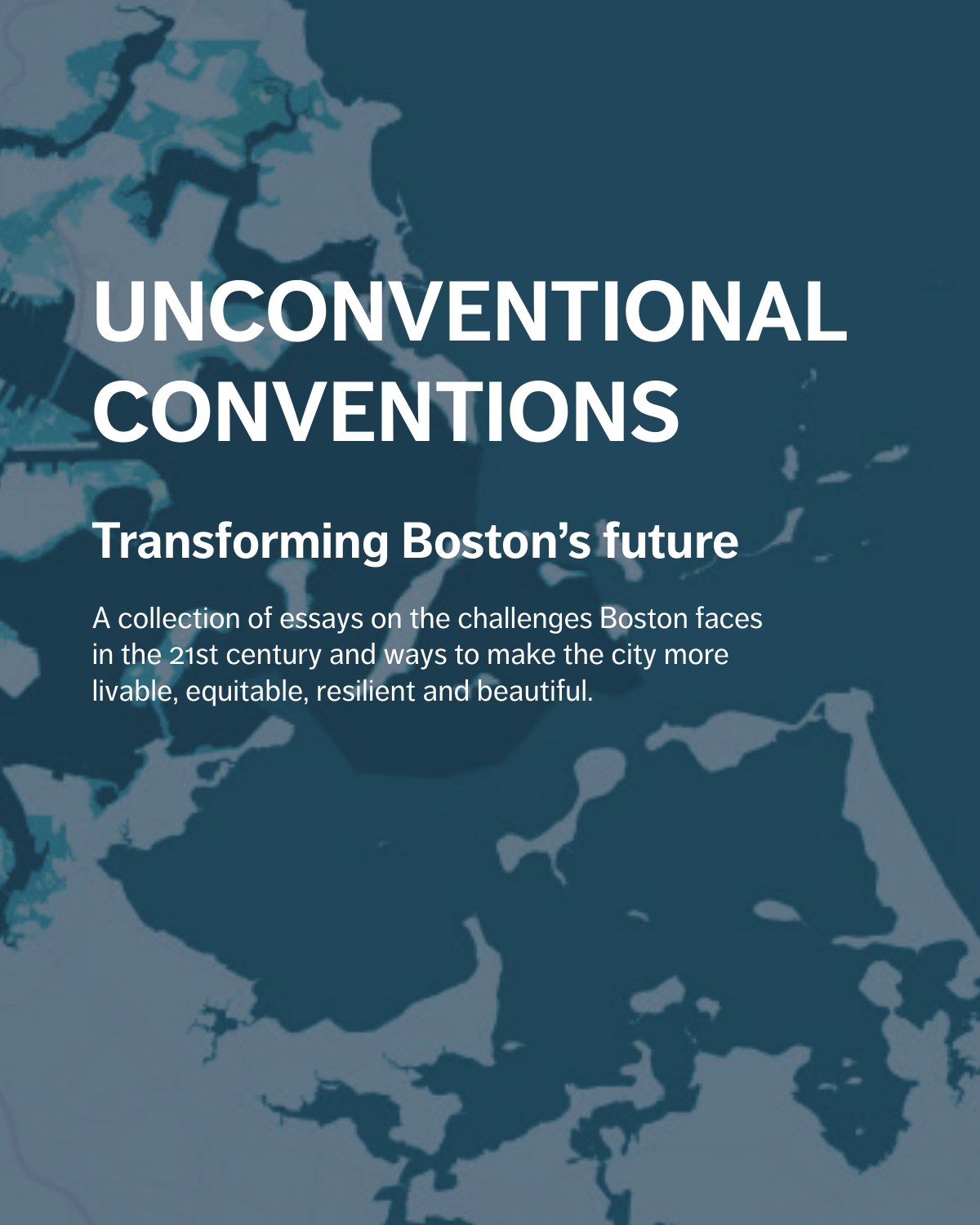## TABLE OF CONTENTS

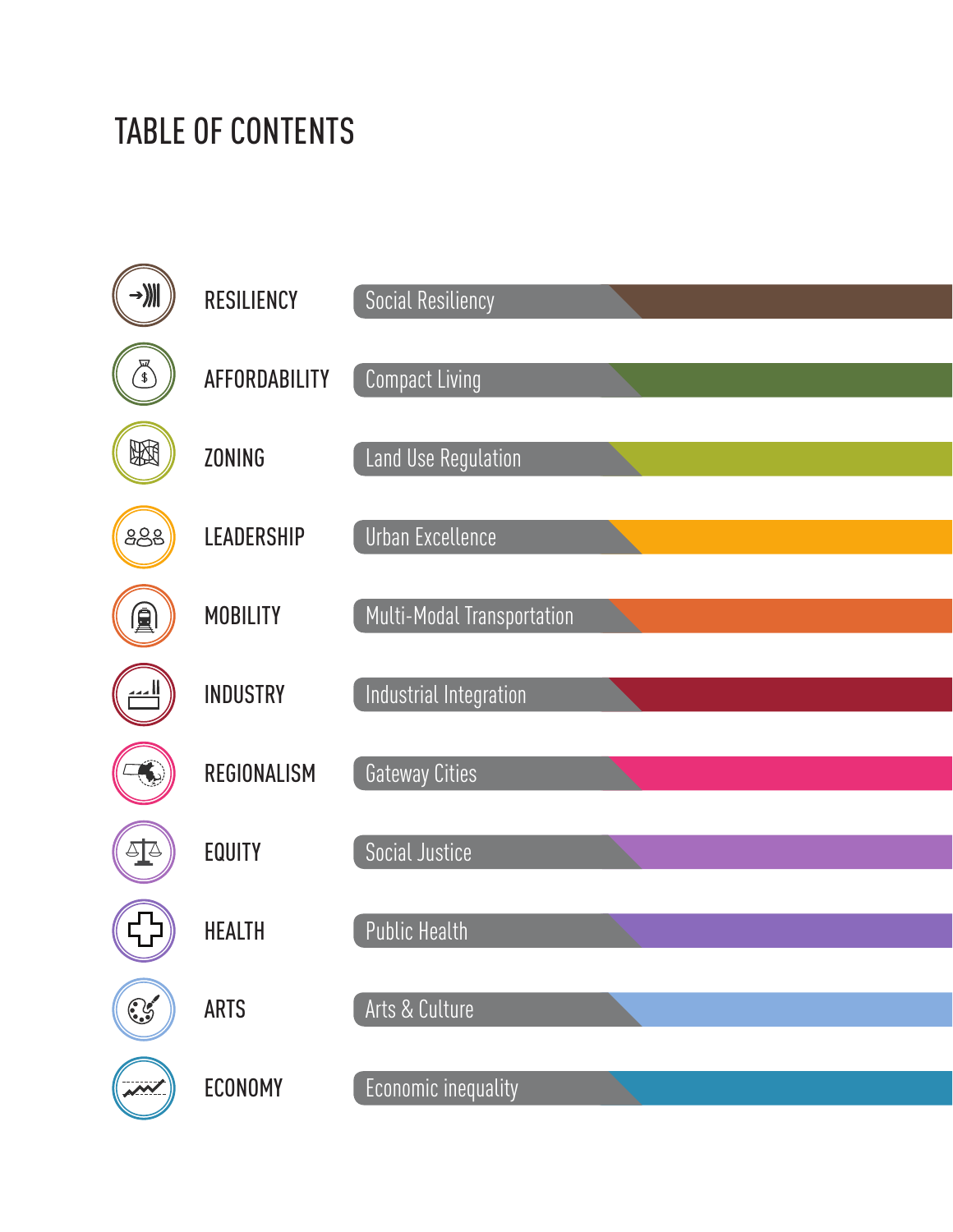#### **CONTRIBUTORS**

**Dan Adams** is Director and Associate Professor of the School of Architecture at Northeastern University and founding partner, with Marie Law Adams, of Landing Studio

**Marie Law Adams** is a Lecturer in Urban Design in the Department of Urban Studies and Planning at the Massachusetts Institute of Technology and is partner in Landing Studio

**Alice Brown** is Director of Water Transportation at Boston Harbor Now

**Douglas Brugge** is Professor and Chair of the Department of Public Health Sciences at UConn Health

**Michelle Danila**, P.E., PTOE is a licensed civil engineer that strives to improve safety for all roadway users, especially people walking and biking, and has worked on roadway and intersection design projects throughout the United States

**David Gamble** is a Lecturer at Harvard's Graduate School of Design and Principal of Gamble Associates

**Kate Gilbert** is an artist and Executive Director at Now and There, a Boston-based public art non-profit

**Rebecca Herst** is the Sustainable Solutions Lab Director at the University of Massachusetts Boston

**Imari K. Paris Jeffries** is the Executive Director of King Boston, a Trustee of the UMass System and is currently pursuing his Ph.D. through UMass Boston's Higher Education Program

**Matthew Kiefer** is a Lecturer in Architecture at the Graduate School of Design at Harvard University and practices real estate development and land use law at Goulston&Storrs

**Renee Loth** is former Editor of Architecture Boston magazine and contributor to the Boston Globe

**Lydia Lowe** is Director of the Chinatown Community Land Trust